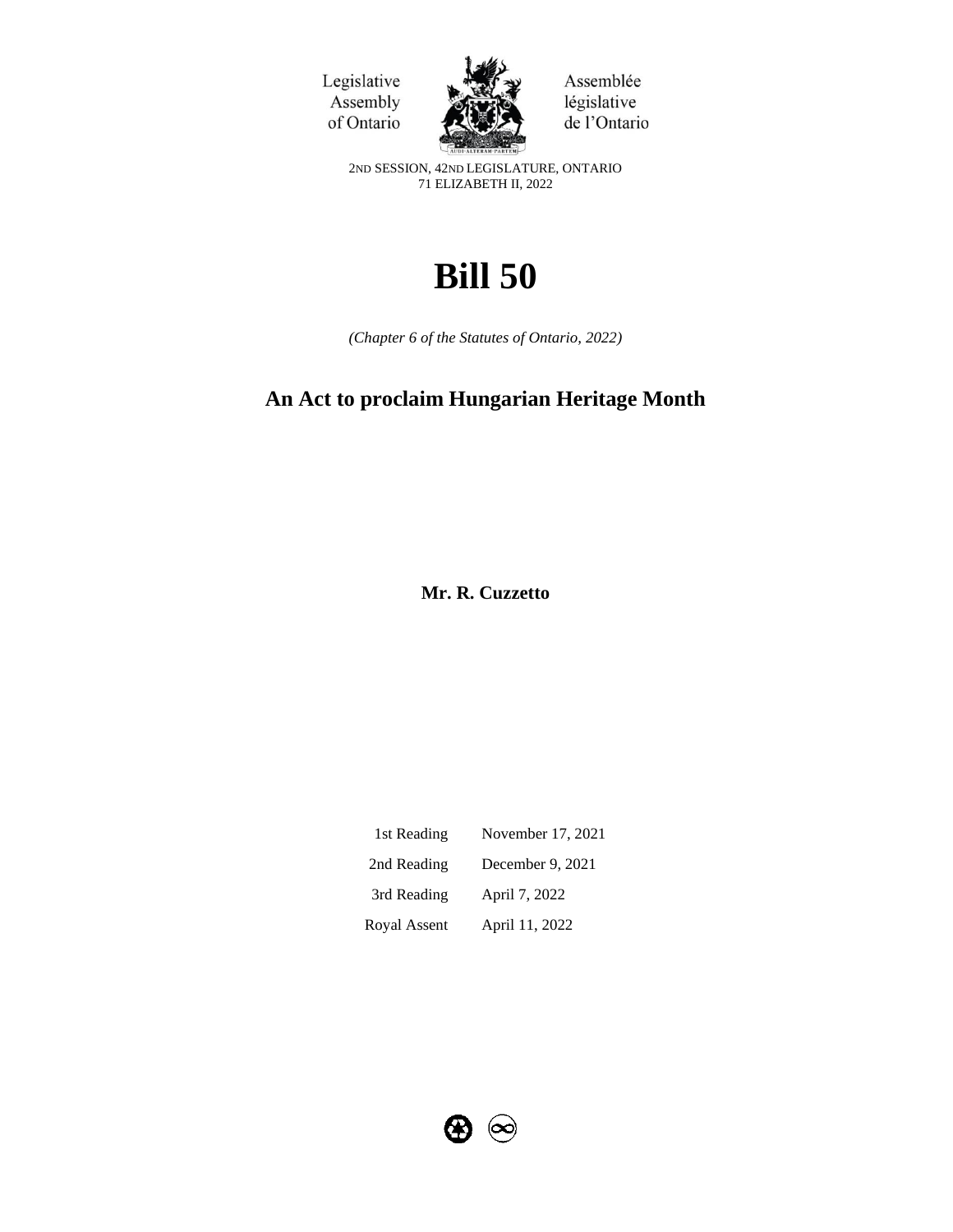## EXPLANATORY NOTE

*This Explanatory Note was written as a reader's aid to Bill 50 and does not form part of the law. Bill 50 has been enacted as Chapter 6 of the Statutes of Ontario, 2022.*

The Bill proclaims the month of October in each year as Hungarian Heritage Month.